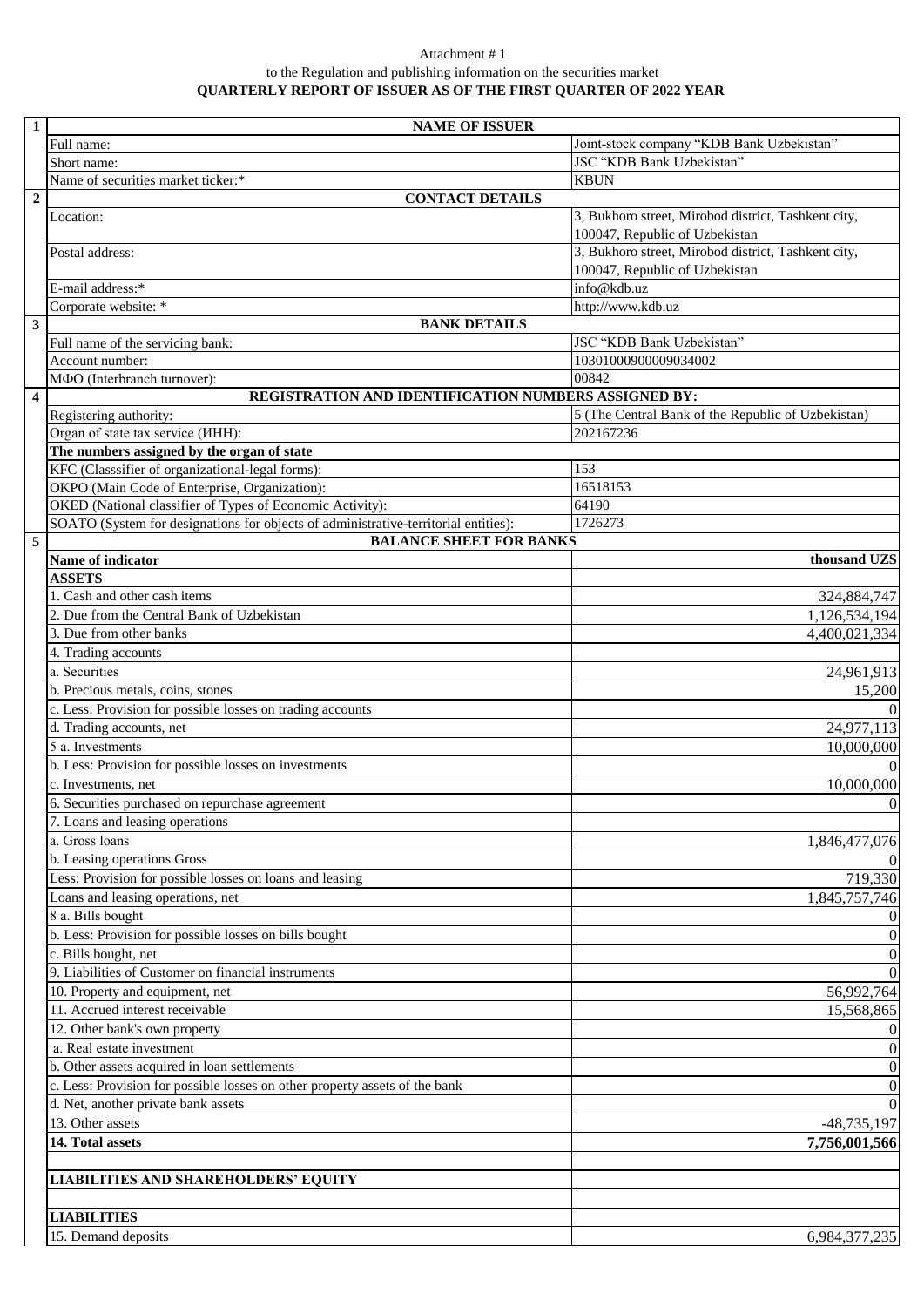|  | 16. Savings deposits                                                               | $\boldsymbol{0}$                     |
|--|------------------------------------------------------------------------------------|--------------------------------------|
|  | 17. Time deposits                                                                  | 922,702                              |
|  | 18. For payment in the Central Bank of Uzbekistan                                  | $\Omega$                             |
|  | 19. Due to other banks                                                             | 3,555,136                            |
|  | 20. Securities sold under agreement with a subsequent purchase                     |                                      |
|  | 21. Loans and leasing operations for payment                                       |                                      |
|  | 22. Subordinated debt                                                              |                                      |
|  | 23. Accrued interest payable                                                       |                                      |
|  | 24. Other liabilities                                                              | 36,876,879                           |
|  | 25. Total liabilities                                                              | 7,025,731,952                        |
|  |                                                                                    |                                      |
|  | <b>EQUITY</b>                                                                      |                                      |
|  | 26. Charter Capital                                                                |                                      |
|  | a. Shares - Ordinary                                                               | 101,272,261                          |
|  | b. Shares - Priveleged                                                             | $\mathbf{0}$                         |
|  | 27. Additional paid-in capital                                                     | $\mathbf{0}$                         |
|  | 28. Reserve capital                                                                |                                      |
|  | a. Reserve fund for general purpose                                                | 15,190,839                           |
|  | a.1. Reserves created on standard assets                                           | $\Omega$                             |
|  | b. Devaluation Reserve                                                             | 216,441,789                          |
|  | c. Other reserves and funds                                                        | 2,643,509                            |
|  | 29. Retained earnings                                                              | 394,721,216                          |
|  | 30. Total equity                                                                   | 730,269,614                          |
|  | 31. Total liabilities and equity                                                   | 7,756,001,566                        |
|  |                                                                                    |                                      |
|  | STATEMENT OF FINANCIAL PERFORMANCE FOR BANKS                                       |                                      |
|  | 6 Categories                                                                       | thousand UZS                         |
|  | <b>1. INTEREST INCOME</b>                                                          |                                      |
|  | a. Interest income on the accounts with Central Bank of Uzbekistan                 | 4,111,569                            |
|  | Interest income on accounts in other banks                                         | 5,710,114                            |
|  | c. Interest income on bills bought                                                 | $\overline{0}$                       |
|  | d. Interest income on investments                                                  | 468,493                              |
|  | e. Interest income on trade account securities                                     | 839,864                              |
|  | f. Interest income on customer commitments                                         | $\boldsymbol{0}$                     |
|  | g. Interest income on customer acceptances outstanding obligations of the bank     | $\overline{0}$                       |
|  | h. Percentage Discount (Specials) and fees on credit and leasing operations        | 35,122,538                           |
|  | i. Interest income under agreements to purchase securities with a repurchase       | $\mathbf{0}$                         |
|  | j. Other interest income                                                           | $\overline{0}$                       |
|  | k. Total interest income                                                           | 46,252,578                           |
|  |                                                                                    |                                      |
|  | 2. INTEREST EXPENSES                                                               |                                      |
|  | a. Interest expense on demand deposits                                             | $\mathbf{0}$                         |
|  | b. Interest expense on savings deposits                                            | $\boldsymbol{0}$                     |
|  | c. Interest expense on time deposits                                               | $\boldsymbol{0}$                     |
|  | d. Interest on accounts payable with the Central Bank of Uzbekistan                | $\boldsymbol{0}$                     |
|  | e. Interest on accounts payable to other banks                                     | $\boldsymbol{0}$                     |
|  | f. Total interest expense on deposits<br>g. Interest expense on loans payable      | $\boldsymbol{0}$<br>$\boldsymbol{0}$ |
|  | h. Interest expenses on agreements for the sale of share on next purchase          | $\boldsymbol{0}$                     |
|  | i. Other interest expense                                                          | $\boldsymbol{0}$                     |
|  | j. Total interest expense on loans                                                 | $\boldsymbol{0}$                     |
|  | k. Total interest expense                                                          | $\bf{0}$                             |
|  |                                                                                    |                                      |
|  | 3. NET INTEREST INCOME BEFORE ASSESSMENT POSSIBLE LOSSES ON                        |                                      |
|  | <b>LOANS AND LEASES</b>                                                            | 46,252,578                           |
|  | a. Minus: Provision for possible losses on loans and leasing                       | 3,221,081                            |
|  | b. Net interest income after an assessment of possible losses on loans and leasing |                                      |
|  |                                                                                    | 43,031,497                           |
|  |                                                                                    |                                      |
|  | <b>4. NON-INTEREST INCOME</b>                                                      |                                      |
|  | a. Income from commissions and fees                                                | 11,978,133                           |
|  | b. Gain on foreign exchange                                                        | 27,223,855                           |
|  | c. Profit from commercial operations                                               | $\mathbf{0}$                         |
|  | d. Profits and dividends from investments                                          | $\mathbf{0}$                         |
|  | e. Other non-interest income                                                       | 5,443,637                            |
|  | f. Total non-interest income                                                       | 44,645,625                           |